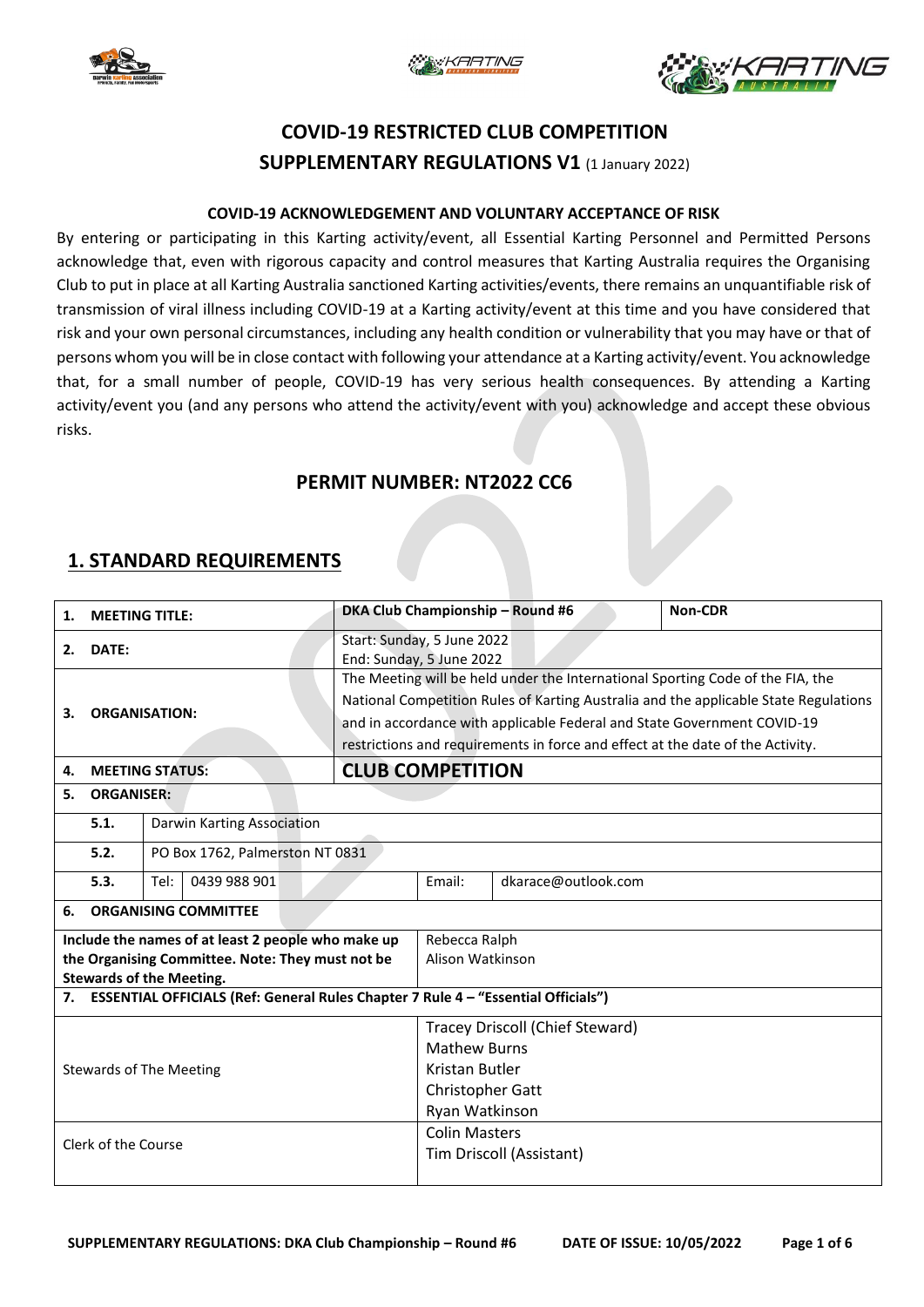





| Chief Scrutineer:                      | Daniel Ralph                                |  |  |
|----------------------------------------|---------------------------------------------|--|--|
| Timekeeper:                            | <b>Elizabeth Grosser</b>                    |  |  |
| <b>Emergency and Medical Services:</b> | Mathew Burns, Jason Webster, Shane Shewring |  |  |
| <b>OTHER OFFICIALS</b><br>8.           |                                             |  |  |
| Starter                                | <b>Colin Masters</b>                        |  |  |
| <b>Grid Marshal</b>                    | Jenny Taylor                                |  |  |
| Flag / Lights Marshal                  | <b>DKA Members</b>                          |  |  |
| Scale Marshal                          | Mark Eyre                                   |  |  |
| <b>CIRCUIT DETAILS</b><br>9.           |                                             |  |  |
| <b>Circuit Name:</b>                   | Darwin Karting Association - Track 3        |  |  |
| <b>Circuit Address:</b>                | <b>Hidden Valley Motorsports Complex</b>    |  |  |
| <b>Track Length:</b>                   | 903 Metres                                  |  |  |
| <b>Direction Of Racing:</b>            | Clockwise                                   |  |  |
| <b>Track Density:</b>                  | 36                                          |  |  |
| <b>Notice Board:</b>                   | Out Grid                                    |  |  |
| <b>Stewards Office:</b>                | Club House                                  |  |  |
| <b>Mechanical Breakdown Lane:</b>      | Will Not be in use at this Meeting.         |  |  |
| Parc Fermé:                            | In Grid                                     |  |  |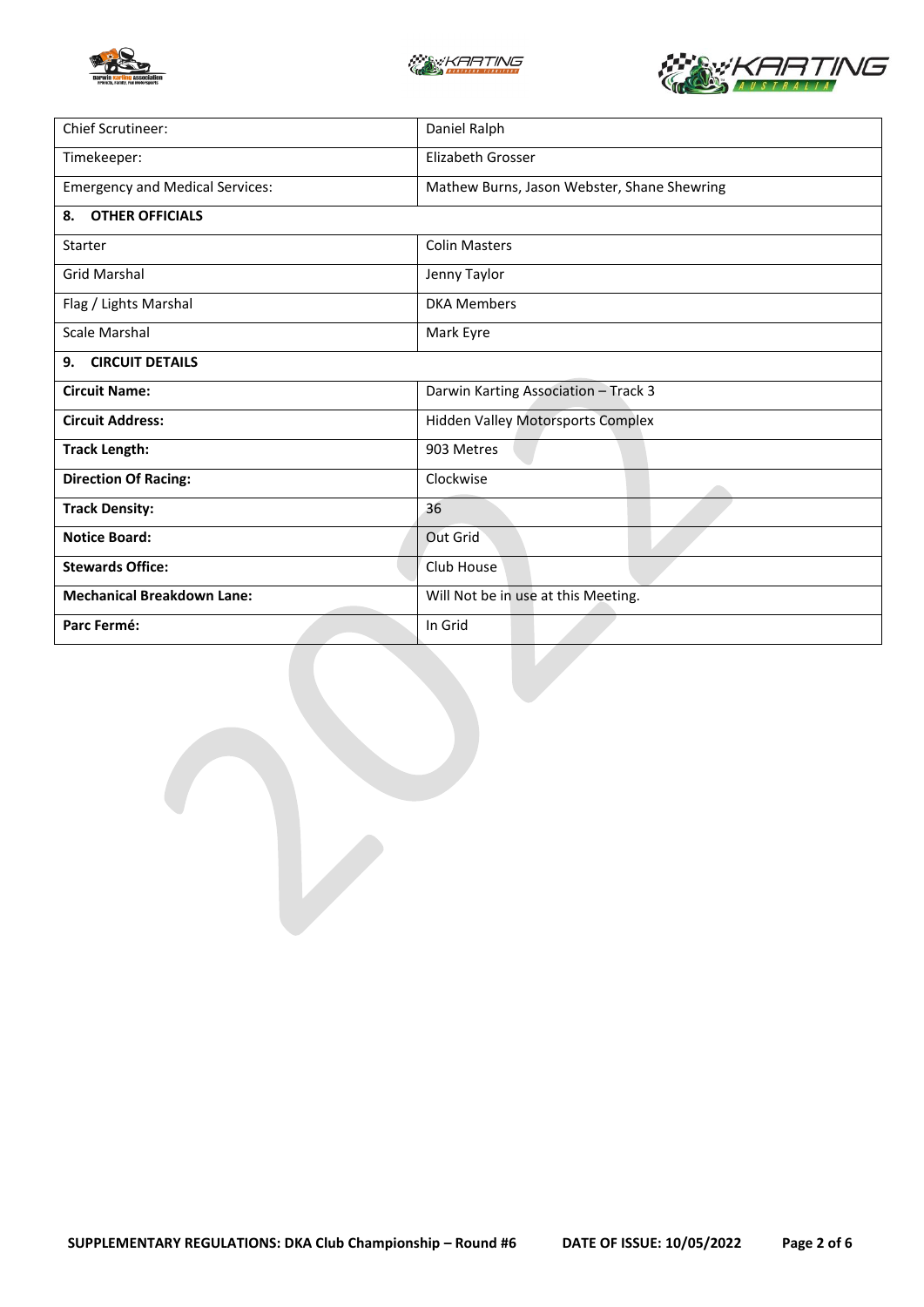





## **2. ADMINISTRATION**

| 1.                                                                                                                                   | The number of entries in the Event is strictly limited by Government Directions/Orders. |                     |                                                                                     |                      |  |  |  |  |
|--------------------------------------------------------------------------------------------------------------------------------------|-----------------------------------------------------------------------------------------|---------------------|-------------------------------------------------------------------------------------|----------------------|--|--|--|--|
|                                                                                                                                      | Pre-entry for the Event is essential. There will be NO ENTRIES ACCEPTED ON THE DAY.     |                     |                                                                                     |                      |  |  |  |  |
|                                                                                                                                      | The Competition Groups listed below are permitted to compete at this Meeting.           |                     |                                                                                     |                      |  |  |  |  |
| <b>COMPETITION GROUPS</b><br>2.                                                                                                      |                                                                                         |                     | Competition Group names as listed in the 2022 Australian Karting Manual Competition |                      |  |  |  |  |
|                                                                                                                                      | Rules Chapter 5 Rule 7 must be used.                                                    |                     |                                                                                     |                      |  |  |  |  |
| <b>Competition Group</b>                                                                                                             |                                                                                         |                     | <b>Eligible Classes for each Competition Group</b>                                  |                      |  |  |  |  |
| Cadet                                                                                                                                |                                                                                         | Cadet 9             |                                                                                     | Cadet 12             |  |  |  |  |
| <b>Junior (Lower Performance)</b>                                                                                                    |                                                                                         | KA4 - Championship  |                                                                                     |                      |  |  |  |  |
| <b>Junior (Higher Performance)</b>                                                                                                   |                                                                                         | KA3                 |                                                                                     |                      |  |  |  |  |
| <b>Senior (Lower Performance)</b>                                                                                                    |                                                                                         | NT Combined - Light |                                                                                     | NT Combined - Medium |  |  |  |  |
| <b>Senior TaG</b>                                                                                                                    |                                                                                         |                     | <b>TaG 125</b>                                                                      |                      |  |  |  |  |
| Should any Competition Group reach 80% of the Track Density, the Classes in that Competition Group may be split into two (2) groups. |                                                                                         |                     |                                                                                     |                      |  |  |  |  |
| <b>ENTRIES</b><br>3.                                                                                                                 |                                                                                         |                     |                                                                                     |                      |  |  |  |  |
| 2.1 ENTRIES OPEN:                                                                                                                    |                                                                                         | 9:00am 8/05/2022    |                                                                                     |                      |  |  |  |  |
| 2.4 ENTRIES CLOSE:                                                                                                                   |                                                                                         |                     | 11:30pm 3/06/2022                                                                   |                      |  |  |  |  |
| <b>ENTRY FEE</b><br>4.                                                                                                               |                                                                                         |                     |                                                                                     |                      |  |  |  |  |
| 3.1 The Entry Fee for each Competition Group at this Meeting including GST including the TDF levy is as follows:                     |                                                                                         |                     |                                                                                     |                      |  |  |  |  |
| <b>Competition Group Name</b>                                                                                                        |                                                                                         | <b>Entry Fee</b>    |                                                                                     |                      |  |  |  |  |
| Cadet and Junior Groups                                                                                                              |                                                                                         |                     | \$30                                                                                |                      |  |  |  |  |
| Senior Groups                                                                                                                        | \$35                                                                                    |                     |                                                                                     |                      |  |  |  |  |
| <b>ENTRY PROCEDURE</b><br>5.                                                                                                         |                                                                                         |                     |                                                                                     |                      |  |  |  |  |
| 4.1 Each Entry for this Meeting must be made using the CMS as follows:                                                               |                                                                                         |                     |                                                                                     |                      |  |  |  |  |
| Log on to your driver information via http://www.karting.net.au/<br>٠                                                                |                                                                                         |                     |                                                                                     |                      |  |  |  |  |
| Click on the licence and entries icon (top centre of the screen)<br>٠                                                                |                                                                                         |                     |                                                                                     |                      |  |  |  |  |
| Click on the "Enter a Race Meeting" icon                                                                                             |                                                                                         |                     |                                                                                     |                      |  |  |  |  |
| Enter your log on details                                                                                                            |                                                                                         |                     |                                                                                     |                      |  |  |  |  |
| Under 'My Details' functions, choose 'Pre Enter Race Meeting'                                                                        |                                                                                         |                     |                                                                                     |                      |  |  |  |  |
| Choose the State in which the Meeting is being held<br>٠                                                                             |                                                                                         |                     |                                                                                     |                      |  |  |  |  |
| Choose the Club who is the Organiser of the Meeting                                                                                  |                                                                                         |                     |                                                                                     |                      |  |  |  |  |
| 4.2 Payment of the Entry Fee can be made as follows:                                                                                 |                                                                                         |                     |                                                                                     |                      |  |  |  |  |
| Credit card Payments can be made via CMS using SecurePay ONLY                                                                        |                                                                                         |                     |                                                                                     |                      |  |  |  |  |
| Payment at the Track Will Not be accepted.                                                                                           |                                                                                         |                     |                                                                                     |                      |  |  |  |  |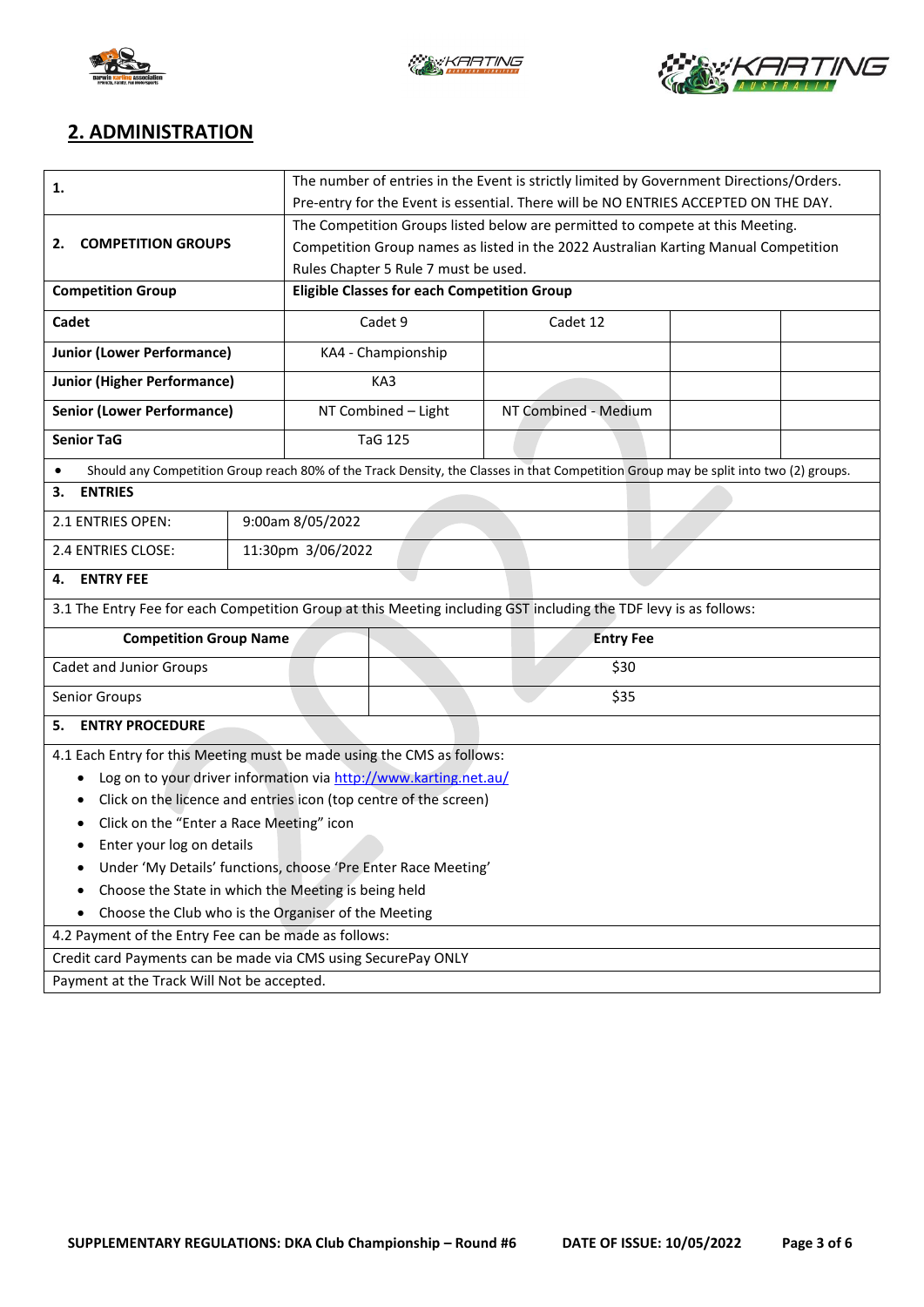



#### **6. MINIMUM ENTRIES**

5.1 4 is the minimum number of pre-entries which must be received for each Competition Group.

5.2 If insufficient entries are received for a Competition Group to form in its own right, the Competition Group must be consolidated in accordance with the Competition Rules Chapter 1 – Rule 9.

#### **7. BRING A MATE SESSION**

6.1 A "Bring a Mate" session Will be conducted at this Meeting.

#### **8. TEAMS COMPETITION**

7.1 Teams Competition Will Not be conducted at this Meeting.

### **3. SPECIFIC COVID-19 RESTRICTION AND MITIGATION REQUIREMENTS**

**COVIDSafe ACTION PLAN** (When required at law) The Club has completed a COVIDSafe Action Plan and submitted it to the relevant State Government Department. All actions identified as being required to be done to create a COVIDSafe Event and Club facility must be carried out prior to and during the Event. **1. PERMITTED AND NON-PERMITTED PERSONS 1.1. No person who has symptoms consistent with COVID-19 (this includes any fever, respiratory symptoms, shortness of breath, sore throat, cough, lack of smell or fatigue) is permitted to attend the Circuit or participate in the Event. 1.2. Any person who starts to feel unwell or to exhibit symptoms of COVID-19 during the Event must immediately avoid contact with all persons at the Circuit and MUST IMMEDIATELY LEAVE the Circuit. 2. SOCIAL DISTANCING AND DENSITY REQUIRMENTS**  2.1. Government prescribed Social Distancing measures must always be observed. **2.2.** The use by Permitted Persons of any indoor facilities is strictly limited by the Density Quotient of the room as included in the Club's COVIDSafe Action Plan. **2.3.** Food service provided at the Event must fully comply with all State Public Health Authority Orders/Directions/Regulations. • Hand Hygiene must be available at all food service outlets. • Regular cleaning in accordance with the Club's COVIDSafe Action Plan MUST be carried out throughout the Event. **3. Check In Requirements 3.1 As the Darwin Karting Association Facility is a licenced venue all attendees MUST complete and submit the Territory Check-In QR Code upon arrival at the venue 4. HYGIENE FACILITIES - TOILET/WASHROOM FACILITIES and HAND SANITISER 4.1** The Club is required to provide facilities to ensure general and sensible hygiene practices are maintained. **4.2** Toilet and washroom facilities at the Circuit must be open and available for use. **4.3** Washroom facilities must be properly equipped with liquid soap, running water and either air hand driers or paper towels. • The toilets and washroom facilities must be cleaned at least once during the day or as otherwise required in accordance with the Club's COVIDSafe Action Plan **4.4** It is strongly recommended that Essential Karting Personnel and Permitted Persons bring their own supply of hand sanitiser for use in accordance with government recommendations in addition to hand sanitiser that is supplied by the Club.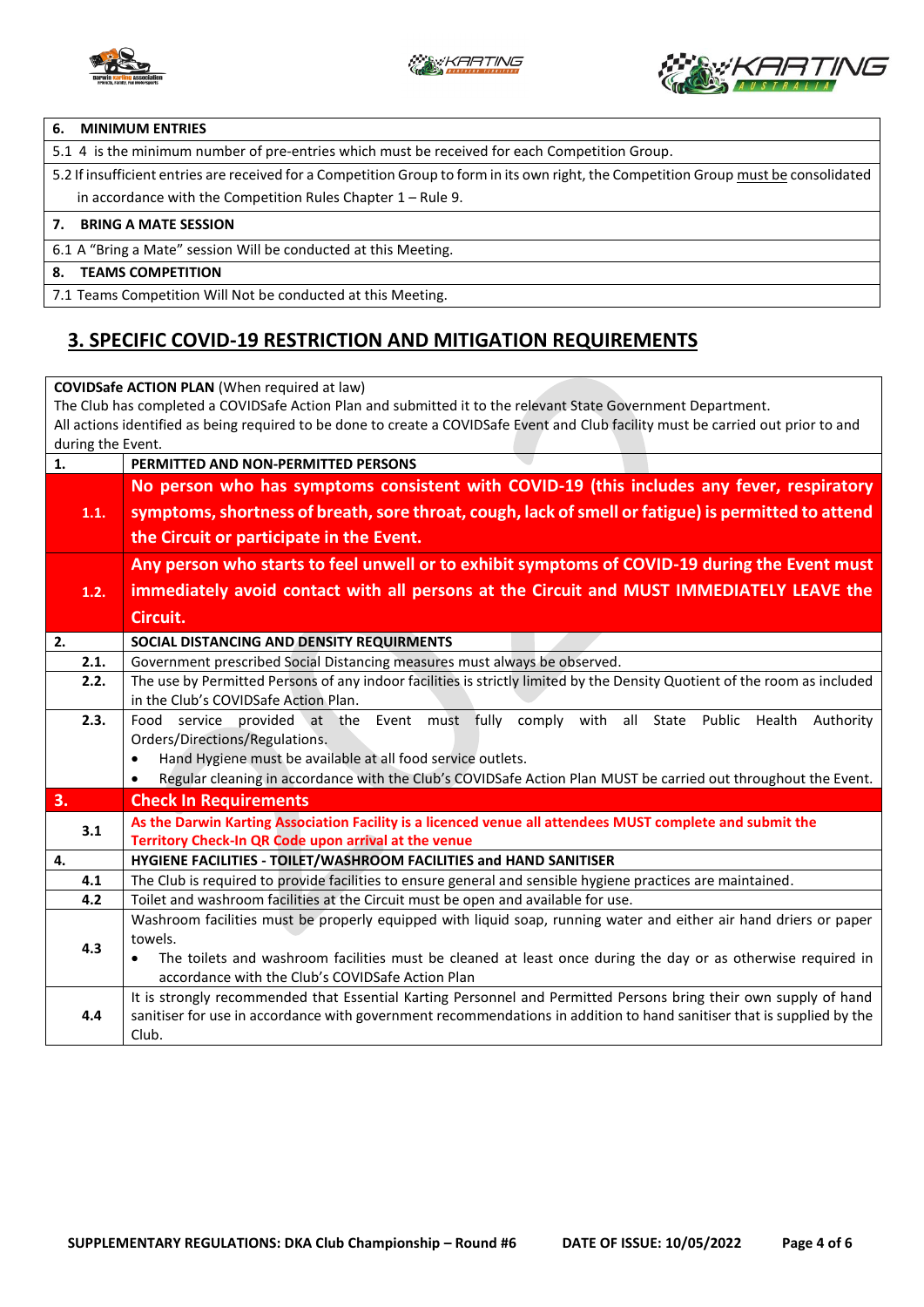





## **4. COMPETITION**

| 1.<br><b>FORMAT OF RACING - CLUB COMPETITION GROUPS</b>                                                               |                                                                                                 |                                                                                                 |        |        |        |        |  |  |
|-----------------------------------------------------------------------------------------------------------------------|-------------------------------------------------------------------------------------------------|-------------------------------------------------------------------------------------------------|--------|--------|--------|--------|--|--|
| 1.1                                                                                                                   | <b>Practice</b>                                                                                 | 1 Practice session/s of 2 laps will be held.                                                    |        |        |        |        |  |  |
|                                                                                                                       |                                                                                                 | There Will be Timed Qualifying at this Event.                                                   |        |        |        |        |  |  |
| $1.2$                                                                                                                 | Qualifying                                                                                      | There will be one (1) Qualifying session of 6 minutes.                                          |        |        |        |        |  |  |
|                                                                                                                       |                                                                                                 | If Timed Qualifying occurs (Order of Karts on the grid must be random - no high/low numbers)    |        |        |        |        |  |  |
| 1.3                                                                                                                   | <b>Heats &amp; Final</b>                                                                        | The system of gridding will be in accordance with State Regulations - Club Competition Format 2 |        |        |        |        |  |  |
| 2.<br><b>DISTANCES</b>                                                                                                |                                                                                                 |                                                                                                 |        |        |        |        |  |  |
| Heat 1                                                                                                                |                                                                                                 | 8 Laps                                                                                          | Heat 2 | 8 Laps | Heat 3 | 8 Laps |  |  |
| Final                                                                                                                 |                                                                                                 | 12 Laps                                                                                         |        |        |        |        |  |  |
| 3.                                                                                                                    | <b>ACCESS TO CIRCUIT</b>                                                                        |                                                                                                 |        |        |        |        |  |  |
| 3.1                                                                                                                   | Competitors will be permitted to enter the Circuit from 7:00am on 5/06/2022                     |                                                                                                 |        |        |        |        |  |  |
| 4.                                                                                                                    | <b>DRIVERS BRIEFING</b>                                                                         |                                                                                                 |        |        |        |        |  |  |
| 4.1                                                                                                                   | Driver's Briefing will be conducted before the commencement of Practice                         |                                                                                                 |        |        |        |        |  |  |
| <b>SCRUTINEERING</b><br>5.                                                                                            |                                                                                                 |                                                                                                 |        |        |        |        |  |  |
|                                                                                                                       | All Competitors will be required to complete an electronic Scrutineering Form via               |                                                                                                 |        |        |        |        |  |  |
| 5.1                                                                                                                   | https://kartingaustralia.wufoo.com/forms/ka-scrutineering-record-darwin                         |                                                                                                 |        |        |        |        |  |  |
| 5.2                                                                                                                   | This form will be submitted to the Race Secretary in an electronic format.                      |                                                                                                 |        |        |        |        |  |  |
| 6. FUEL                                                                                                               |                                                                                                 |                                                                                                 |        |        |        |        |  |  |
| 6.1                                                                                                                   | PULP and E10 PULP are the only fuels permitted to be used at this Meeting.                      |                                                                                                 |        |        |        |        |  |  |
| 6.2                                                                                                                   | Control Fuel Will be used at this Meeting. Control Fuel to be purchased from PUMA Wishart Road. |                                                                                                 |        |        |        |        |  |  |
| 6.3                                                                                                                   | Supply details for Control Fuel are:                                                            |                                                                                                 |        |        |        |        |  |  |
| a)                                                                                                                    |                                                                                                 | Pumamax 98 fuel for use at this Meeting must be purchased from:                                 |        |        |        |        |  |  |
| b)                                                                                                                    |                                                                                                 | Puma - Wishart Rd and Lube Centre                                                               |        |        |        |        |  |  |
|                                                                                                                       | 5 Wishart Road, Berrimah, NT, 0828                                                              |                                                                                                 |        |        |        |        |  |  |
| Proof of purchase of the fuel must be retained and produced to the Chief Scrutineer or Fuel Tester if required.<br>c) |                                                                                                 |                                                                                                 |        |        |        |        |  |  |